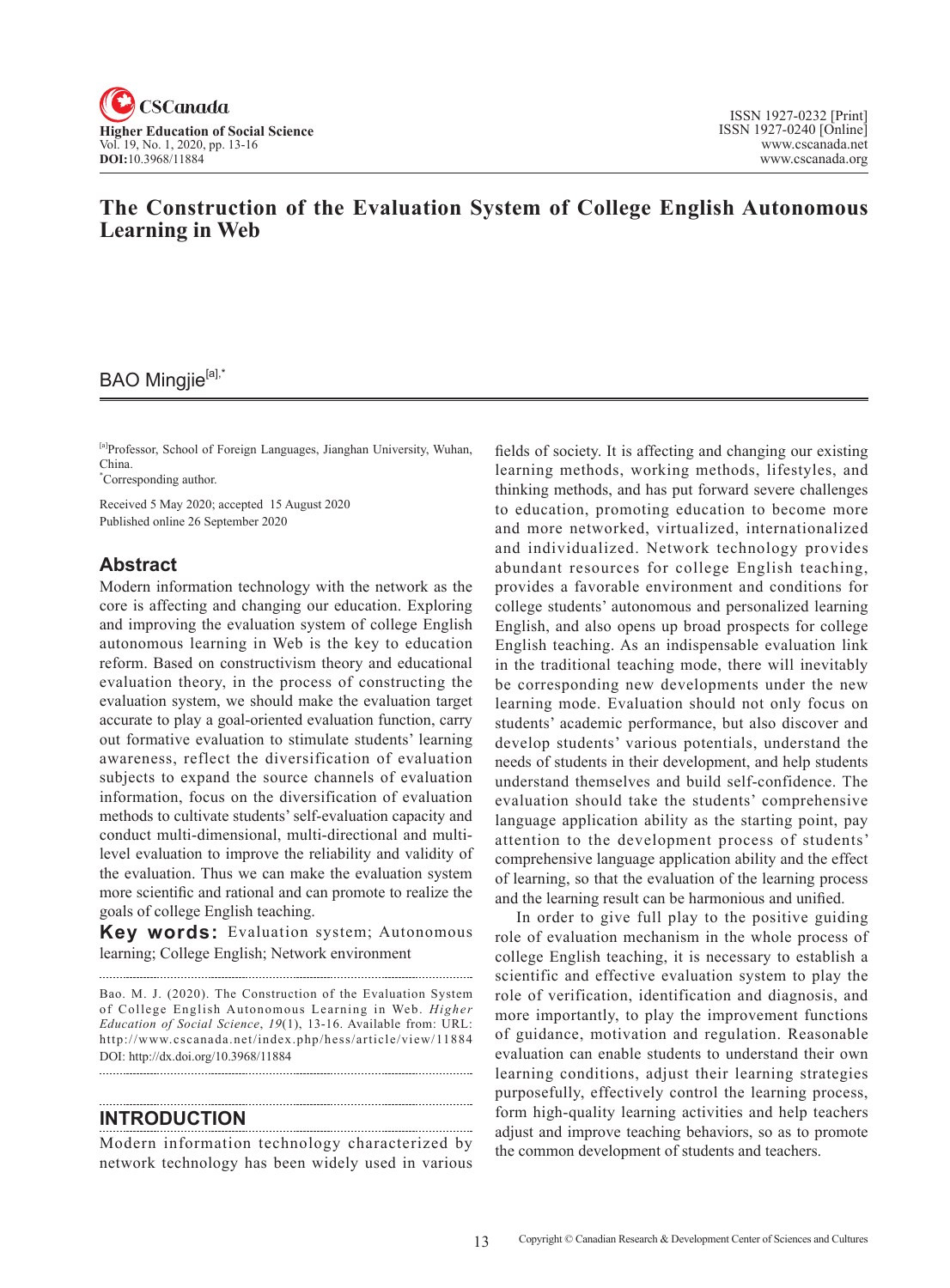# **THEORETICAL BASIS**

#### **Constructivism Theory**

Constructivism theory attaches importance to the learning process and emphasizes that the teaching process is a process in which teachers help students actively construct knowledge through the driving mechanism of their own learning. It emphasizes the initiative of the human subject, and its core is the learner's "self-construction" (V & A, 2016). In constructivism teaching, the content of teaching evaluation is the dynamic process of "knowledge construction". Constructivism theory believes that traditional student evaluation only examines the effects of students' primary learning and rarely examines the results of advanced learning. The constructivist evaluation view insists on real tasks as the evaluation standard, and strives to make education pay more attention to the solution of real tasks. It uses the construction of knowledge as the evaluation standard to encourage learners to actively participate in the construction of knowledge. It takes the construction of experience as the evaluation standard and emphasizes the process of knowledge construction rather than the evaluation of results and at the same time pays attention to the integration of effective evaluation and teaching. It advocates the use of diversified evaluation in evaluation methods. Learning should focus on solving practical problems in life and should be conducted in specific situations. The evaluation of students' learning results should be based on highly contextualized operational tasks, and diversified methods such as "authenticity evaluation" and "operational evaluation" should be advocated.

## **Educational Evaluation Theory**

The educational evaluation theoretical viewpoints represented by Bloom can be summarized as follows (Bloom, 1986): (1) Teaching evaluation is only a method to obtain evidence to determine students' learning level and teaching effectiveness. (2) Teaching evaluation is an auxiliary means to briefly describe educational goals and teaching goals, and is a process to determine the degree of development of students in accordance with the ideal teaching method. (3) Teaching evaluation should be a feedback and correction system used to test whether each step is effective in the teaching process. If it is invalid, remedial measures should be taken in time to improve teaching. (4) Teaching evaluation is only a tool for educational research and teaching practice, used to determine whether a series of optional procedures are effective when a certain educational goal is achieved. In the article "The Concept of Formative Assessment" written by Carol Boston of the United States (Boston, 2002), evaluation includes teachers' observation of students' learning, classroom discussion activities, and students' academic analysis. If the information derived from this evaluation is used to adjust teaching and

learning to meet the needs of students, then evaluation becomes formative evaluation, which is the opposite of summative evaluation. Dr. Lorna Earl from Canada, who has conducted research in the field of evaluation, pointed out that evaluation can be "assessment of learning", "assessment for learning" and "assessment as learning" (Earl, 2003). The three concise phrases outline the relationship between evaluation and learning, and endow evaluation with more abundant significance.

# **THE CONSTRUCTION OF THE EVALUATION SYSTEM OF COLLEGE ENGLISH AUTONOMOUS LEARNING IN WEB**

### **Making the Evaluation Target Accurate to Play A Goal-Oriented Evaluation Function**

The evaluation target is the concentration of the teaching goal. A good test should be able to effectively measure the realization of the teaching goal. The design of the evaluation goal and the test content should always be carried out around the teaching goal. Under the new model of college English teaching and learning based on the network environment, the purpose of educational evaluation is not only for identification and assessment, but also for promotion and development. The evaluation goal should be able to guide the entire process of college English teaching and learning. Therefore, the evaluation goal should be transformed into a specific, measurable, behavioral and operational standard system, and then the relative importance of each indicator in constituting the goal should be determined. Finally the evaluation index system is determined. When formulating an evaluation plan, it should include the guiding ideology, objectives, tasks, content, standard requirements, weight indicators, method steps, organization and management, result forecasting, etc. In the evaluation process, students should be made aware of the items, forms, and content and degree of difficulty. It can provide a rich and colorful educational resource environment and powerful learning tools for the development of students' independent learning of college English and the development of comprehensive abilities, and can provide them with the direction of learning. Under the guidance of teachers, students need to formulate specific learning goals at different levels and stages, so as to strengthen their self-transformation process from unknown to knowledge, from unskilled to proficient. College English teaching goals and learning goals should be hierarchical, staged, visualized and individualized.

#### **Carrying Out Formative Evaluation to Stimulate Students' Learning Awareness**

The main function of evaluation in online learning is to provide timely feedback, monitor learning, and ensure learning quality. Constructivism believes that we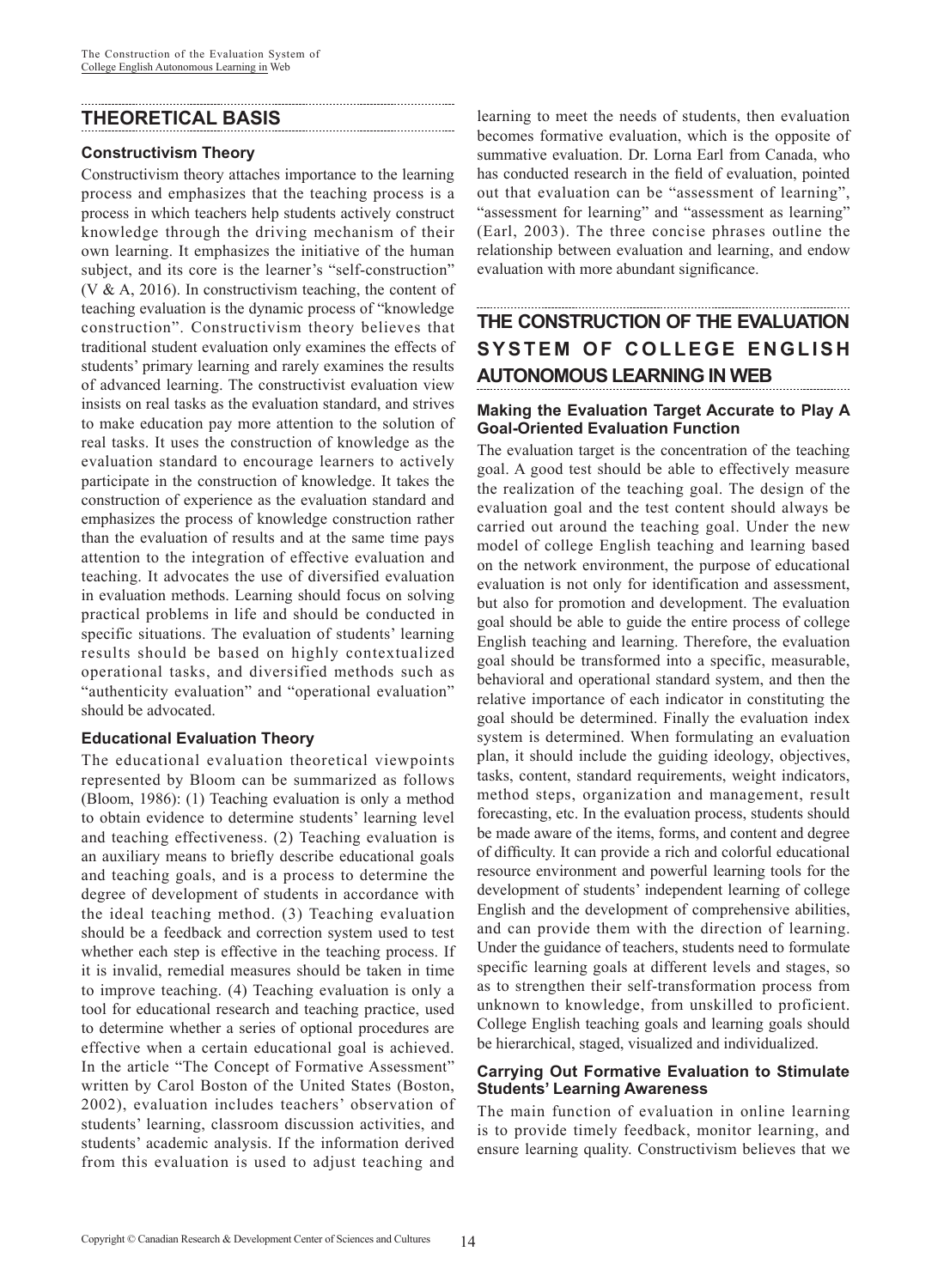should focus on the analysis and evaluation of learners' learning process, support and encourage the cultivation of innovative thinking and ability, so as to correctly evaluate learners' final learning effects. Since formative evaluation is carried out in the formative stage, every effort must be made to use it to improve the process. Therefore, it is necessary to establish an evaluation method based on formative evaluation. By using the Internet technology, through the data recorded in the system database, students' research-based learning, classroom communication, homework situation, examination results, learning time, resource utilization and online discussion with teachers are collected to form students' personal learning whole process file, which provides conditions for continuous formative evaluation. Teachers should evaluate the students' performance and achievements in their daily English learning process, meet the needs of students' learning feedback in the process of autonomous learning English, encourage students to learn, help students effectively control their learning process, make students gain a sense of accomplishment and enhance their selfconfidence. Continuous learning evaluation will become a motivation to promote students' autonomous learning, which can dynamically guide and continuously improve students' learning, play the developmental function of evaluation, form an effective college English learning mechanism embodying "student-oriented", and establish a virtuous learning power cycle.

#### **Reflecting The Diversification of Evaluation Subjects to Expand the Source Channels of Evaluation Information**

The subjects in teaching include teachers and students. Every teacher, learner and learning partner is a vital element of the learning community. Intersubjectivity means that subjects are equal and related. According to their mutual relationship, evaluation types between different subjects can be formed: student self-evaluation, peer evaluation, teacher evaluation, and a combination of human evaluation and computer evaluation (Swan, Shen, & Hiltz, 2008). Evaluation is based on mutual knowledge and consensus between subjects, and is carried out through the coordination of self-organized relationships. It can take the form of college English classroom activity evaluation, extracurricular homework evaluation, extracurricular activity participation and review, and self-evaluation of learning effects. It is necessary to reflect the teacher's guiding role in the evaluation, as well as the process of students' self-recognition and independent development. Evaluation can give full play to the subjective role of students in college English learning, promote the coordinated development of the dual subjective role of teachers and students in evaluation, improve the richness of evaluation information, comprehensively evaluate students' English learning, explore students' subjectivity Initiative, and form good values.

### **Focusing on the Diversification of Evaluation Methods to Cultivate Students' Self-Evaluation Capacity**

Constructivism advocates independent learning and encourages students to actively participate in learning and research, give play to the spirit of initiative, and realize self-feedback. Taking the entire learning process and effects of students in the autonomous learning of college English under the network environment as the evaluation object, teachers use network means to record and track the entire learning process of students, such as portfolio evaluation, achievement evaluation, situation evaluation, etc. (Hay & Mathers, 2012). Students have more opportunities to apply what they have learned in different situations. They can form an understanding of objective things and solutions to practical problems based on the feedback of their own actions. They can understand their own knowledge in time from the feedback obtained from the evaluation. They observe, analyze and judge their own learning, and improve their college English learning plans accordingly. They monitor and adjust their own learning, adjust their learning strategies purposefully, effectively control the learning process, and form highquality learning activities. Self-evaluation is conducive to the formation of learners' sense of accomplishment, clear goals, and individualized cultivation, so that students can become the subject of evaluation from evaluation objects. It can improve the participation of English learning, and enhance students' evaluation ability. Students can be required to write a personal self-evaluation (study summary) based on the evaluation criteria, summarize their college English learning, recognize their own advantages, surpass themselves, overcome shortcomings, and give play to personal creativity.

#### **Conducting Multi-Dimensional, Multi-Directional and Multi-Level Evaluation to Improve the Reliability and Validity of the Evaluation**

The traditional evaluation focuses on students' performance, but ignores the evaluation of learning methods, abilities and the whole process of learning. To evaluate students scientifically, rationally and comprehensively, we should not only evaluate the results of students' learning, but also evaluate their changes and development in the learning process. It is necessary to evaluate the level of students' learning as well as their practical activities. Teachers should measure each student from multiple indicators such as knowledge, ability, quality, attitude, etc., and conduct a more comprehensive, objective and scientific evaluation of students' learning activities from multiple aspects and perspectives, and continuously stimulate students' interest in learning English, and promote their comprehensive, sustained and harmonious development. Teachers should pay attention to the development of students' comprehensive English ability and overall quality, and make corresponding